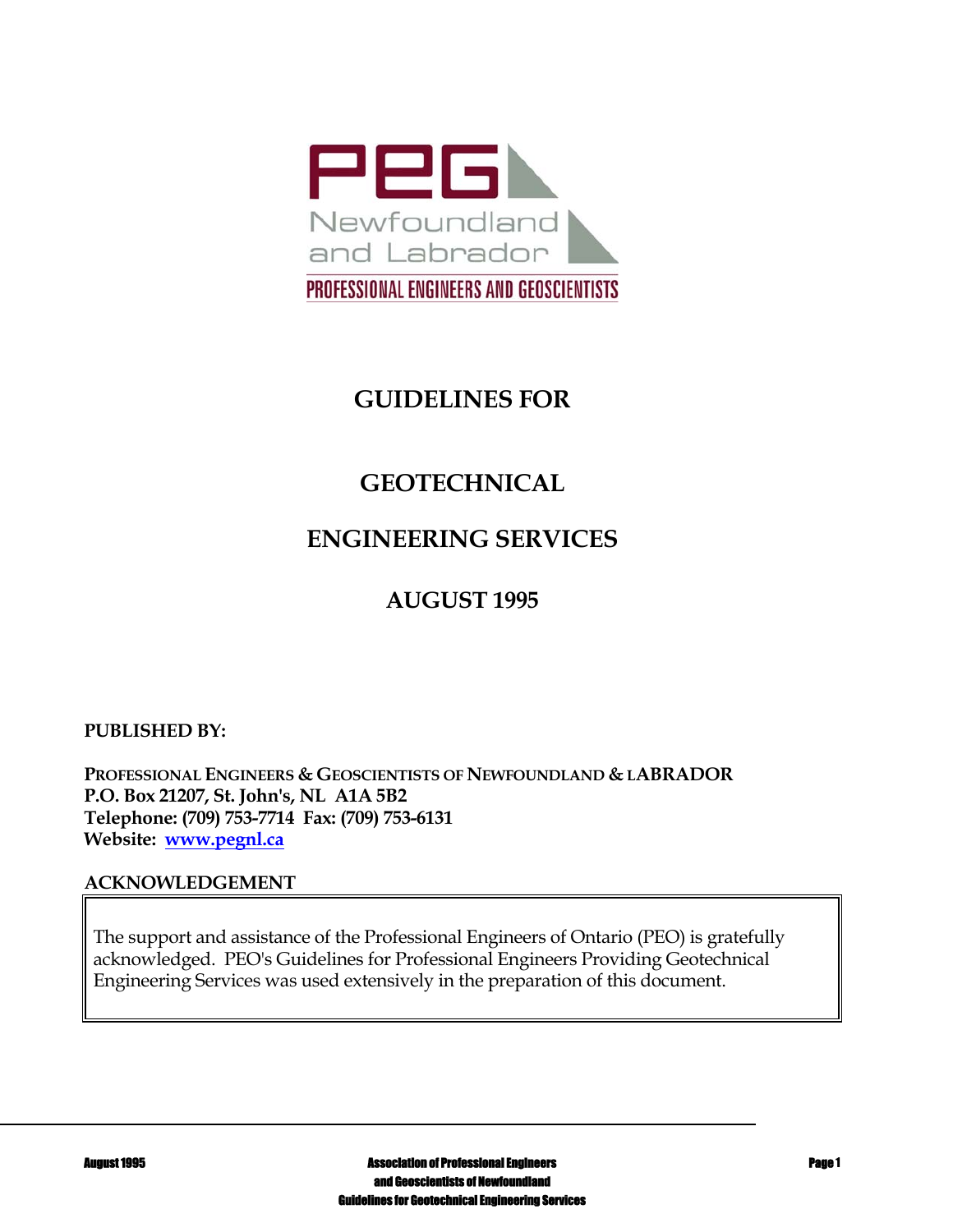# **TABLE OF CONTENTS**

| 1.0                                                                                                                       | <b>INTRODUCTION</b>                            | 3                 |
|---------------------------------------------------------------------------------------------------------------------------|------------------------------------------------|-------------------|
| 1.1                                                                                                                       | PURPOSE OF GUIDELINES                          | 3                 |
| 1.2                                                                                                                       | <b>SCOPE OF GUIDELINES</b>                     | $\overline{4}$    |
| 1.3.                                                                                                                      | <b>GEOTECHNICAL ENGINEERING</b>                | $\overline{4}$    |
| 1.4                                                                                                                       | <b>QUALIFICATION</b>                           | $\overline{4}$    |
| 2.0                                                                                                                       | <b>DEFINITIONS</b>                             | 5                 |
| 3.0                                                                                                                       | PROJECT ORGANIZATION AND RESPONSIBILITIES      | 8                 |
| 3.1                                                                                                                       | COMMON FORMS OF PROJECT ORGANIZATION           | 8                 |
| 3.2                                                                                                                       | RESPONSIBILITIES OF ORGANIZATION PARTICIPANTS  | 8                 |
| 3.2.1 Owner<br>3.2.2 Prime Consultant<br>3.2.3 Geotechnical Engineer of Record<br>3.2.4 General Contractor                |                                                | 8<br>9<br>9<br>10 |
| 3.3                                                                                                                       | SELECTION OF CONSULTANTS                       | 10                |
| 4.0                                                                                                                       | <b>GUIDELINES FOR PROFESSIONAL PRACTICE</b>    | 11                |
| 4.1                                                                                                                       | SOLE USE OF DOCUMENTS                          | 11                |
| 4.2                                                                                                                       | <b>SCOPE OF SERVICES</b>                       | 11                |
| 4.3                                                                                                                       | <b>BASIC GEOTECHNICAL ENGINEERING SERVICES</b> | 11                |
| 4.3.1 Preliminary Investigations Stage<br>4.3.2 Detailed Geotechnical Investigation<br>4.3.3 Services During Construction |                                                | 11<br>13<br>15    |
| 4.4                                                                                                                       | ADDITIONAL GEOTECHNICAL ENGINEERING SERVICES   | 17                |
|                                                                                                                           | APPENDIX A - COMMON ORGANIZATIONAL CHARTS      | 19                |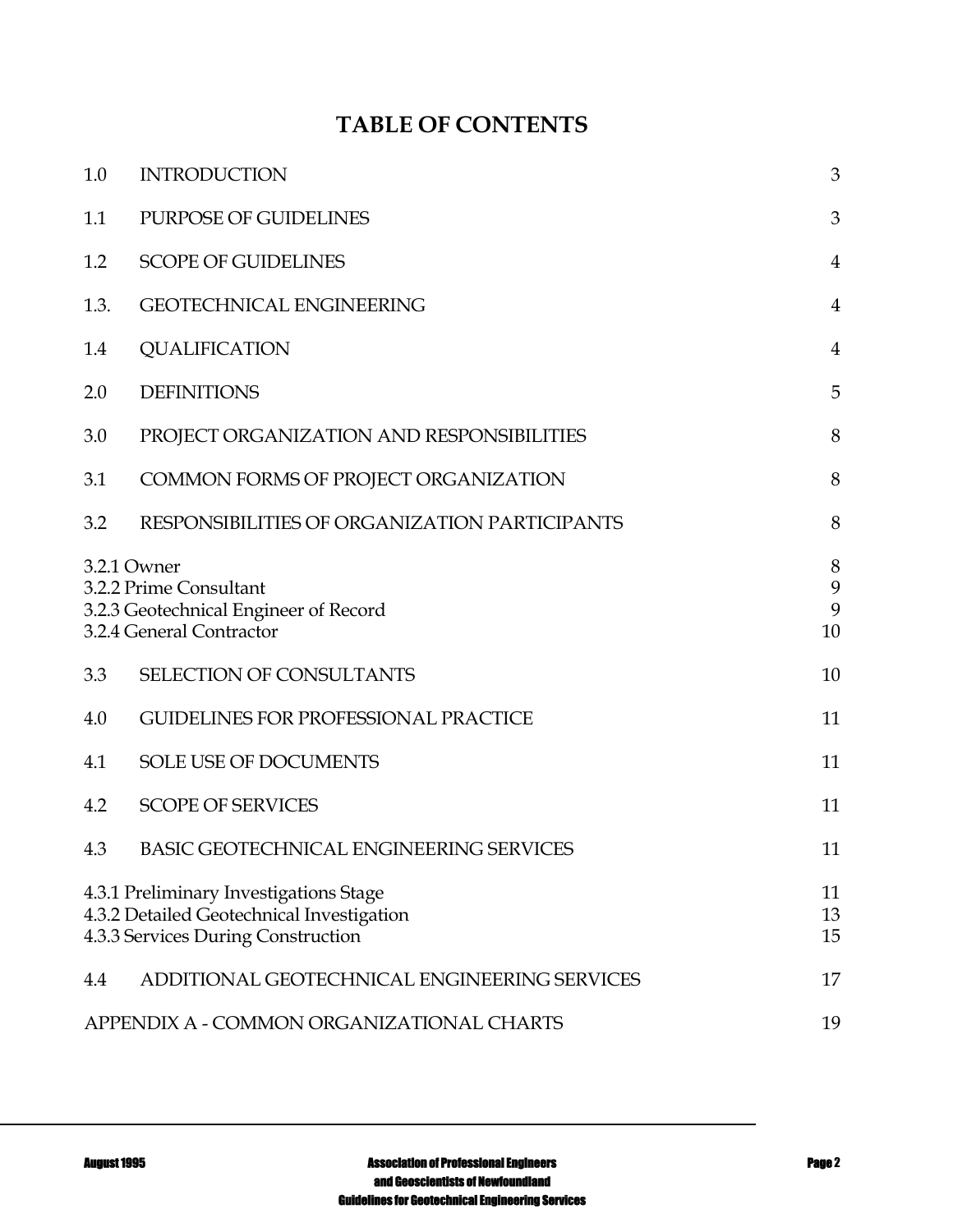## **GUIDELINES FOR**

# **GEOTECHNICAL ENGINEERING SERVICES**

# **1.0 INTRODUCTION**

# **1.1 PURPOSE OF GUIDELINES**

The "Guidelines for Geotechnical Engineering Services" have been prepared by a sub committee of Professional Engineers and Geoscientists of Newfoundland & Labrador and have been adopted by the Council of PEGNL.

The Guidelines have been prepared to set out the standards of practice which *Members* should meet and follow in providing professional engineering services. PEGNL and its Council have a commitment to maintain the quality of the services *Members* provide to *Clients* and the public, and have published these Guidelines for that purpose.

It is anticipated that variations in the application of these Guidelines may be required. A *Member* must always exercise professional judgement in providing services. It is not intended that the Guidelines be used as a legal document or to alter contracts between *Members* and *Clients*.

However, a variation that detracts from the overall purpose of the Guidelines should never be made. The Guidelines are intended to establish minimum standards of practice which *Members* must meet to fulfil the *Member's* professional obligations, especially in regard to the primary duty to protect the public. The Council of PEGNL intends that failure to meet these standards may give rise to disciplinary proceedings.

PEGNL supports the proposition that *Members* should receive fair and adequate compensation for services rendered and that this principle applies to the services provided to comply with these Guidelines. In no event will low fees be justification for services which do not meet the minimum standards set out by these Guidelines. *Members* may wish to discuss these Guidelines with their *Clients* when receiving instructions for assignments and reaching agreement regarding compensation.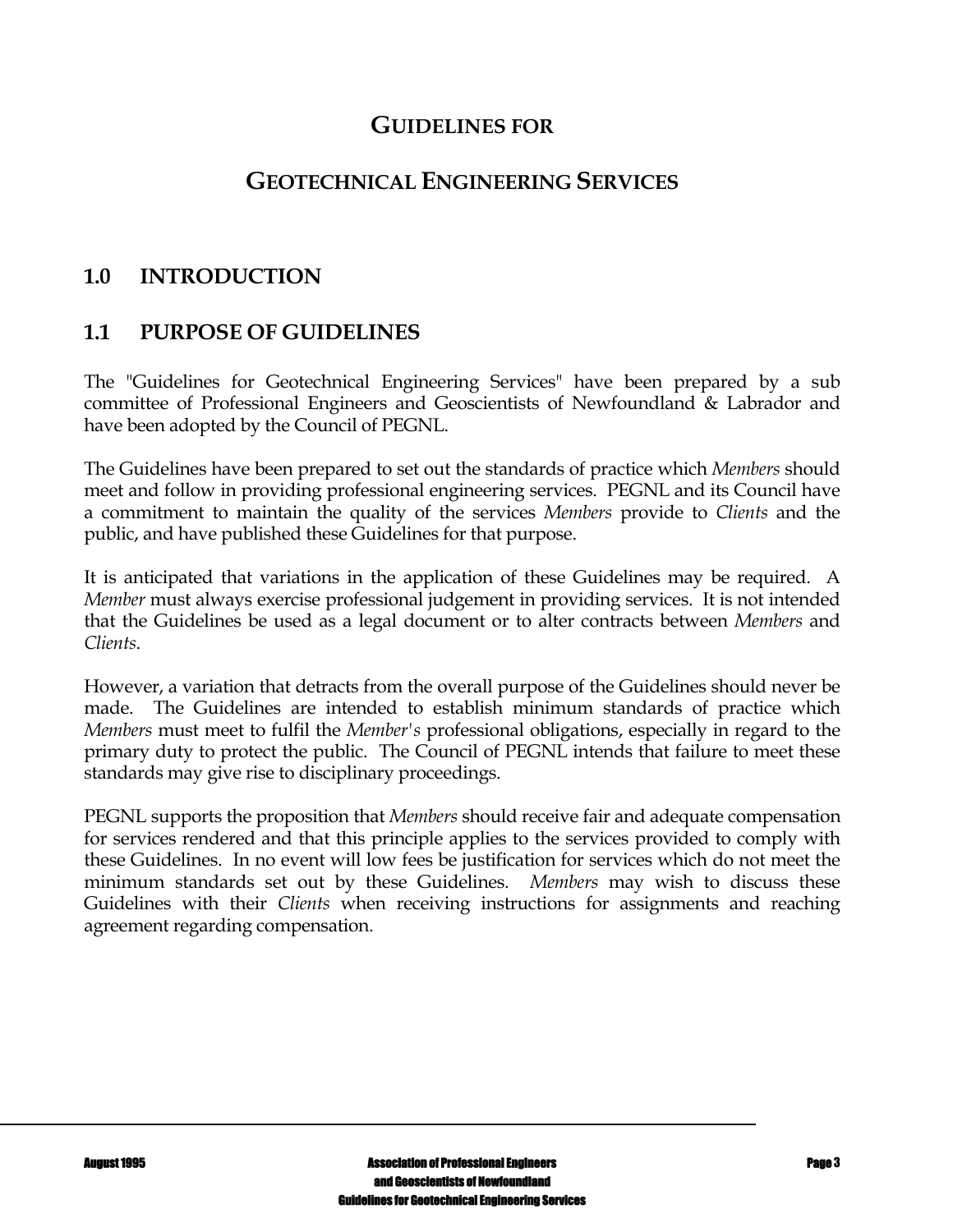# **1.2 SCOPE OF GUIDELINES**

These Guidelines apply to the practice of Geotechnical Engineering.

The *Professional Engineer* who is in responsible charge of geotechnical engineering works in either an investigative or a regulatory capacity, should fulfill the requirements of this guideline.

This guideline outlines the extent of the services to be provided and the general method to be followed, the types of reports and the normal range of the recommendations which may be included by the *Professional Engineer* who originates the work. *Professional Engineers* operating in a regulatory capacity should be familiar with these procedures in initiating a Geotechncial investigation and in making an objective appraisal of submitted reports.

These Guidelines also take into account the commitments which municipalities may require from geotechnical engineers while conducting field work.

# **1.3 GEOTECHNICAL ENGINEERING**

Geotechnical engineering embraces the knowledge of soil, rock, and other earth materials as applied to foundations, the behaviour of engineering structures, the assessment of natural land forms and the stability of natural and man-made slopes. It includes aspects of soil mechanics, rock mechanics, groundwater conditions, foundation engineering, and construction techniques as applied to building foundations, excavation methods, earth dams, and embankments, foundations for pavements, floor slabs and other relevant aspects of construction works.

# **1.4 QUALIFICATION**

Notwithstanding the purpose and scope of the Guidelines in section 1 through 4, the decision by the *GER* not to use one or more of these Guidelines does not mean that the *GER* is legally negligent or unprofessional in the performance of professional services, if *Due Care* has been exercised.

## **2.0 DEFINITIONS**

#### *Additional Services:*

Services, as set out in Section 4.4, which the *GER* may provide in addition to the *Basic Services*.

#### *Association:*

Professional Engineers and Geoscientists of Newfoundland & Labrador.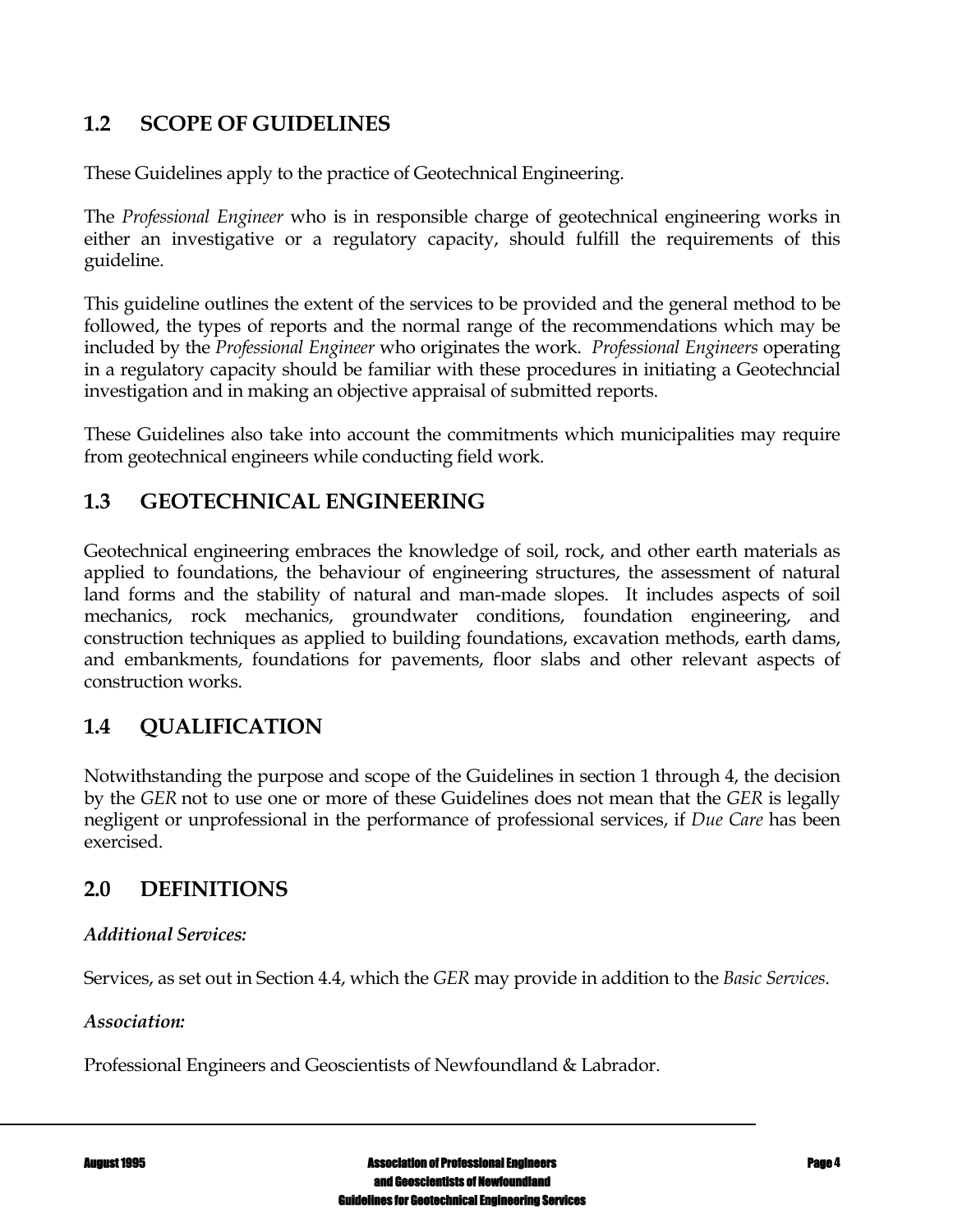### *Authority Having Jurisdiction:*

The governmental body with authority to administer and enforce the applicable codes or the local by-laws.

### *Basic Services:*

The services provided by the *GER* as set out in section 4.3.

### *Client:*

The party who engages the *GER* to provide professional geotechnical engineering services.

### *Contract Documents:*

All documents including the engineering and architectural drawings and Specifications as defined in the construction contract(s) for the project or structures.

#### *Due Care***:**

The level of care which would be found by reasonable and knowledgeable people to be adequate in the specific circumstances in which the term was used.

#### *Field Services:*

The services provided by the *GER* as set out in Section 4.3.3 to ascertain if the geotechnical work is generally in accordance with the Geotechnical Contract Documents.

#### *General Contractor:*

The contractor who has a contract with the *Owner* for the construction of all or a portion of the project.

### *Geotechnical Engineer of Record:*

The member with general responsibility for the geotechnical integrity of the project as provided by Section 3.0 of the guidelines.

### *Geotechnical Report:*

The geotechnical report outlines the terms of reference of the investigation, summarizes the findings of the field investigation and the laboratory testing and then presents the conclusions and recommendations based on these findings.

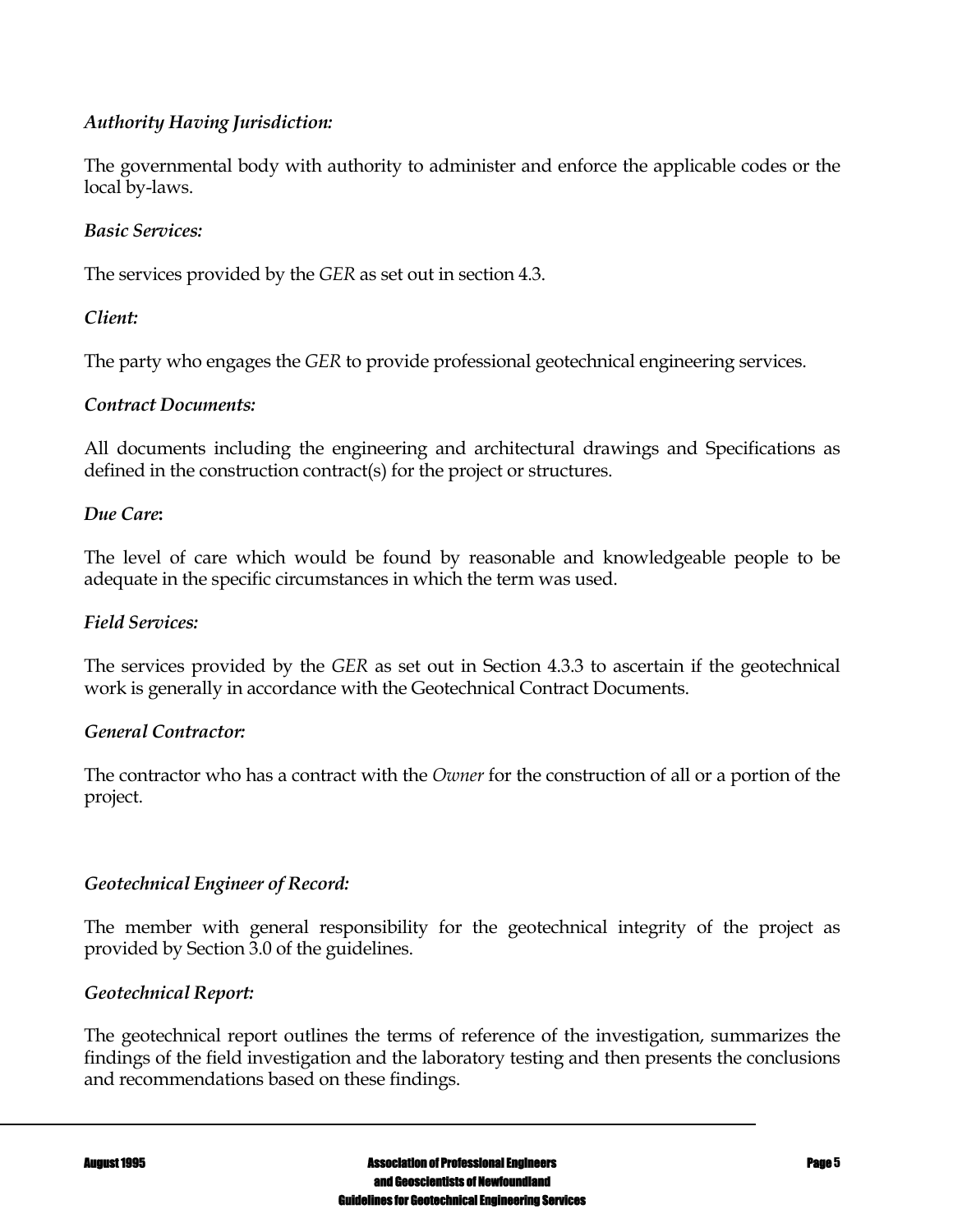### *GER:*

The *Geotechnical Engineer of Record*.

### *Member:*

A *Member* in good standing with PEGNL*.*

### *Owner:*

The person, company or other entity who controls the property under consideration and has the authority of ownership.

### *Prime Consultant:*

The individual who or firm which is registered with the *Association* or the Newfoundland Association of Architects, and who or which has the responsibility to coordinate the design and field reviews of the various design professionals (such as electrical, structural, mechanical, geotechnical, architectural) for the project.

### *Professional Engineer:*

A person who holds a certificate of registration to engage in the practice of engineering under the Engineers and Geoscientists Act.

#### *Subcontractor:*

The person, company or other entity who contracts with the *General Contractor* to perform a specified part of the *General Contractor's* work.

### *Submittal(s)***:**

Items required by the *Contract Documents* to be submitted such as requests for payment, progress reports, shop drawings and manufacturer's literature. *Submittals* are normally used by the *GER* to aid in determining if the work and work products conform with the intent of the *Contract Documents*.

### *Tests/Testing:*

Tests/Testing refers to field and laboratory procedures carried out on construction materials, as per the applicable standards, to determine conformance with the project specifications.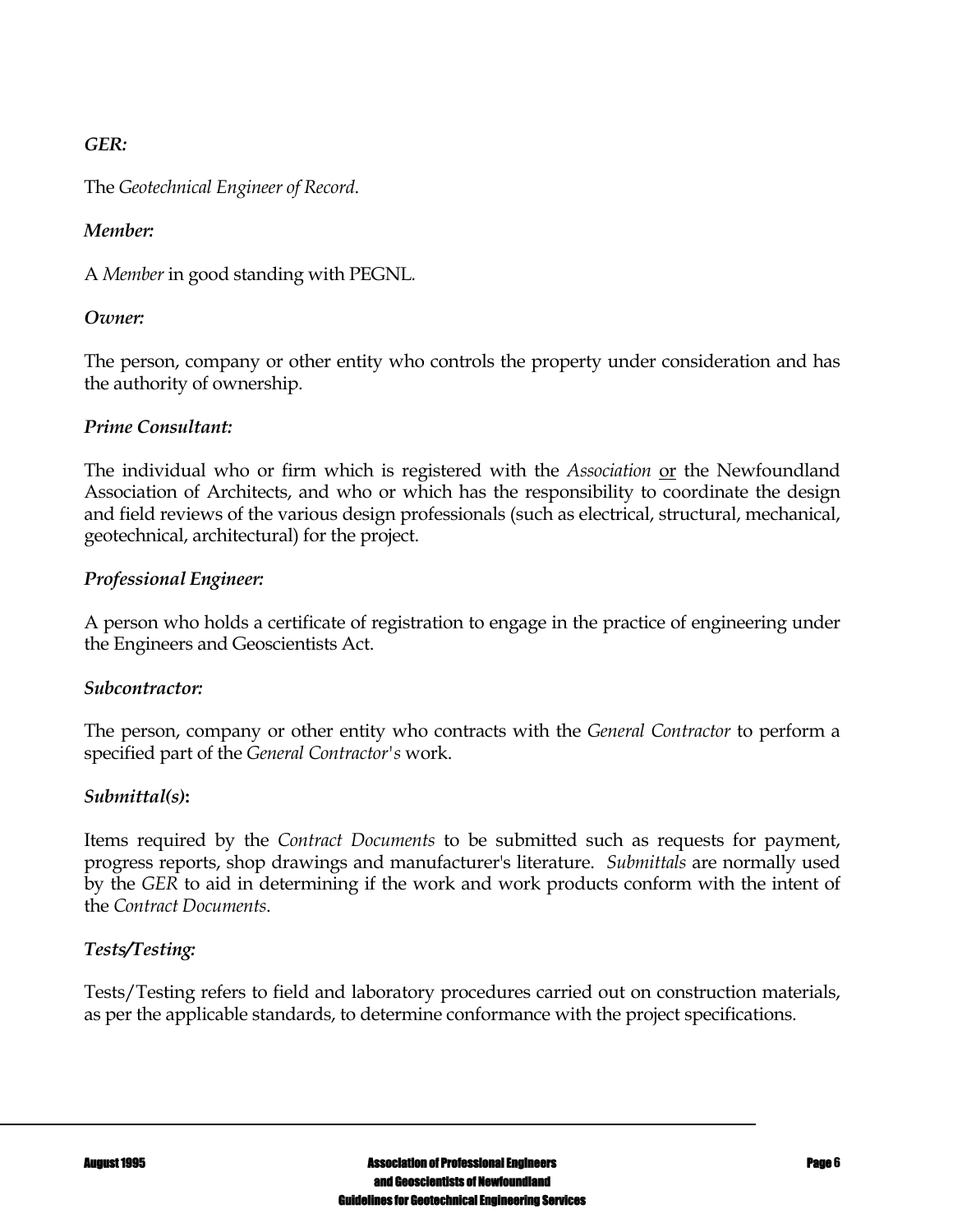# **3.0 PROJECT ORGANIZATION AND RESPONSIBILITIES**

# **3.1 COMMON FORMS OF PROJECT ORGANIZATION**

Project organizations vary according to the needs of the project and the parties. The following organizational charts are included in the Appendix:

- 1. *Geotechnical Engineer of Record* (*GER*)/*Prime Consultants* Contract
- 2. *Geotechnical Engineer of Record* (*GER*)/*Owner* Contract
- 3. Design/Build Contract

## **3.2 RESPONSIBILITIES OF ORGANIZATION PARTICIPANTS**

## **3.2.1 OWNER**

It is not the mandate of this guideline to stipulate the responsibilities of the owner, however, in order that the design and construction of the project may be carried out in a manner that meets appropriate standards of public safety and the requirements of applicable regulations, the *Owner* should:

| 3.2.1.1 | Retain or cause to be retained qualified <i>Professional Engineers</i> including a <i>Prime</i><br>Consultant and a GER with responsibility for providing the necessary<br>geotechnical design parameters used in foundation design and construction; |
|---------|-------------------------------------------------------------------------------------------------------------------------------------------------------------------------------------------------------------------------------------------------------|
| 3.2.1.2 | Cooperate with the GER to set out a written description of the scope of the<br>GER's services as referred to in paragraph 3.2.3.3, and an adequate written<br>description of the project;                                                             |
| 3.2.1.3 | Before the commencement of the <i>GER's</i> services, finalize or cause to be finalized<br>a written agreement with the GER (directly with the Owner or with the Prime<br>Consultant or with another appropriate party);                              |
| 3.2.1.4 | Cooperate with the <i>Prime Consultant</i> and the GER in establishing a realistic<br>schedule for the provision of design services;                                                                                                                  |
| 3.2.1.5 | Authorize in writing any Additional Services that may be required beyond the<br>scope of the GER's contract;                                                                                                                                          |
| 3.2.1.6 | Ensure that all required approvals, licences and permits from the Authorities<br>Having Jurisdiction are obtained prior to proceeding with construction;                                                                                              |
| 3.2.1.7 | Recognize that drawings, Specifications and other documents prepared by the<br>GER are for the project and that such documents shall not be used or copied for<br>other projects without the agreement of the GER and without advice from a           |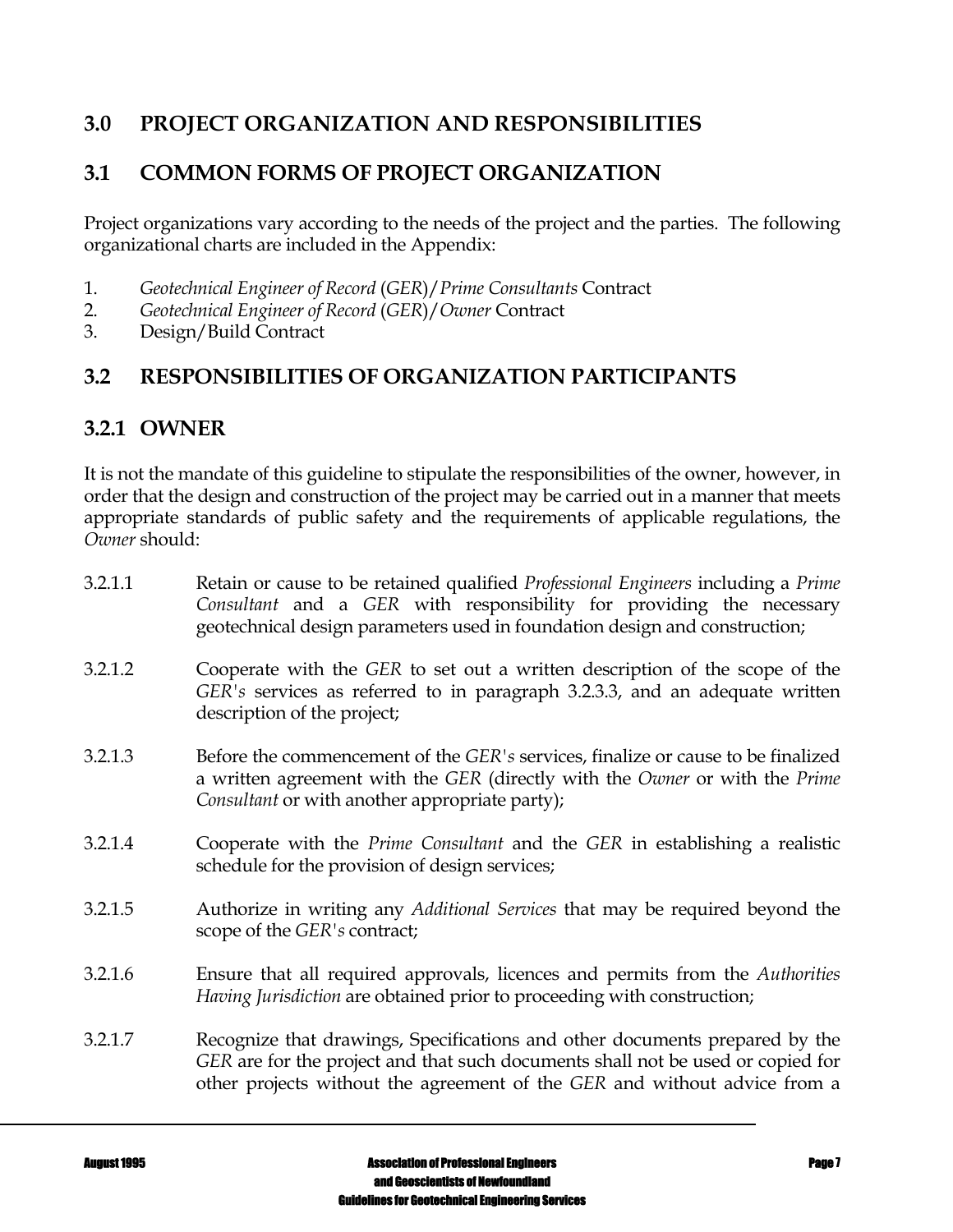qualified design professional;

3.2.1.8 Recognize that geotechnical investigations probe the subsurface and that unanticipated conditions may be encountered and that, accordingly, a reasonable contingency should be included in the *Owner's* budget.

# **3.2.2 PRIME CONSULTANT**

To enable the *GER* to perform his duties properly, the *Prime Consultant* should:

- 3.2.2.1 Interpret and define the needs of the *Owner* and in so doing define the *Owner's* intended functions and needs. The *Prime Consultant* should identify any special design criteria such as equipment and other requirements and should advise the *GER* accordingly;
- 3.2.2.2 Outline the scope of assignment to each design professional for design, preparation of *Contract Documents*, review of work during construction and contract administration;
- 3.2.2.3 Negotiate a fee with the *Owner* that is in accordance with the APEGN fee schedules and shall input from each design professional before finalizing same;
- 3.2.2.4 Provide timely information in sufficient detail as required by the *GER* to adequately perform his/her duties;
- 3.2.2.5 Coordinate and review the designs, drawings and other *Contract Documents*  produced by all participants of the design team;
- 3.2.2.6 Coordinate communication of information between the *Owner*, the contractor and the design professionals, including the *GER*, so that the work proceeds in a manner that complies with applicable codes and regulations and meets the *Owner's* needs.

### **3.2.3 GEOTECHNICAL ENGINEER OF RECORD**

- 3.2.3.1 The *Geotechnical Engineer of Record (GER)* is responsible for provision of geotechnical design parameters to allow for the safe design of foundation and related components by the design team.
- 3.2.3.2 The *GER* may rely on other *Members* to be responsible for the design of elements of the project but the *GER* has the overall responsibility to see that all design is undertaken as is necessary to achieve a project that meets acceptable engineering standards. In this event the *GER* must require the other *Members* to sign and seal the documents for such elements.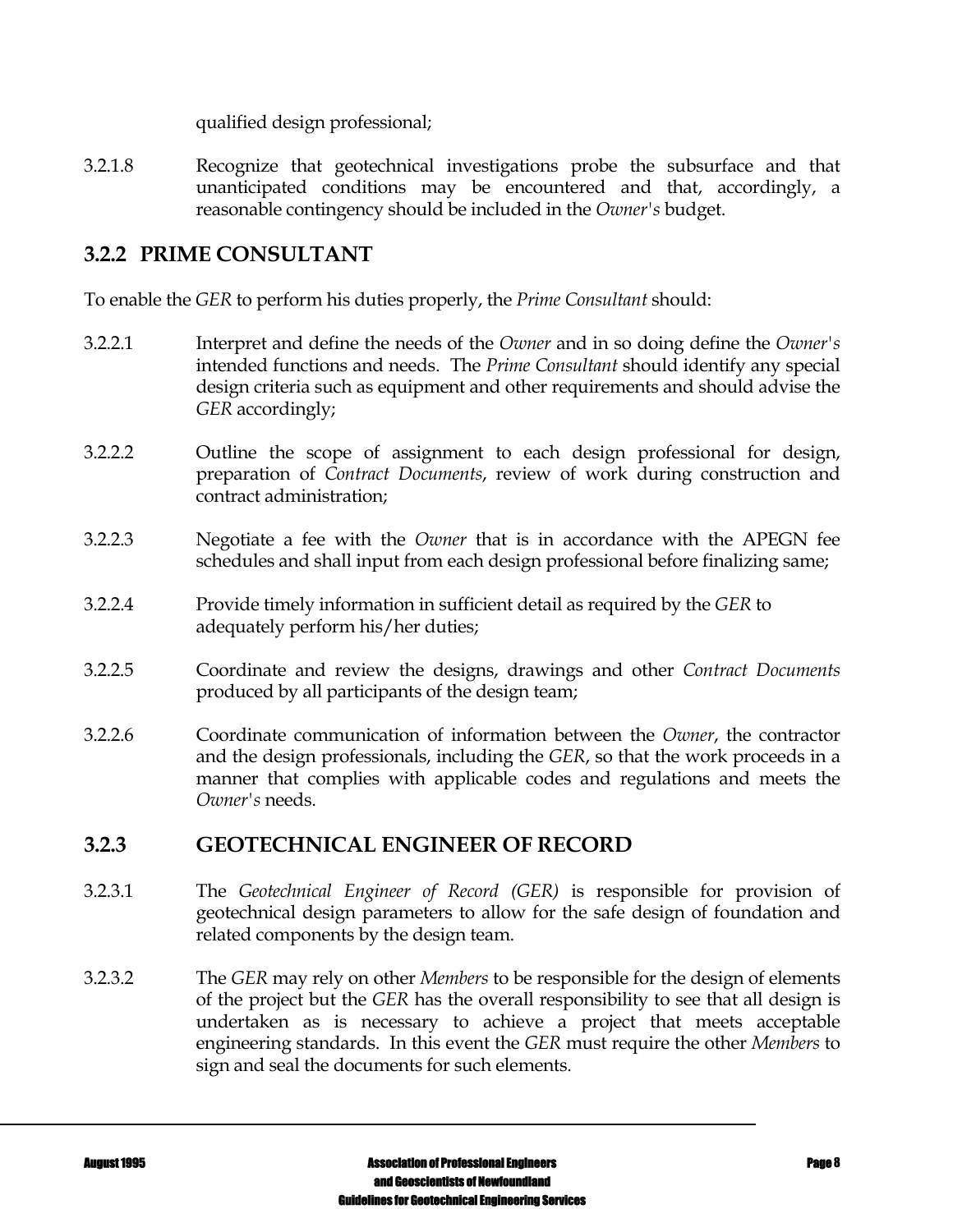- 3.2.3.3 The *GER* together with the *Client* is responsible for setting out a written description of the scope of the *GER's* services to enable and permit the *GER* to meet the design and field review requirements of these Guidelines and applicable codes and regulations. These *Members* are responsible for the integrity of their design.
- 3.2.3.4 If the *Owner* or *Prime Consultant* fails or refuses to carry out the obligations as set out in Section 3.2.1. and 3.2.2, the *GER* should:
	- (a) consider giving written notice to the *Owner* advising the *Owner* of the *GER's* recommendations;
	- (b) consider whether the *GER* can continue with the project,

 because in any event the *GER* must comply with the minimum requirements of these Guidelines.

# **3.2.4. GENERAL CONTRACTOR**

It is not the mandate of this guideline to stipulate the responsibilities of the *General Contractor*, however, the *GER* shall ensure that the *Contract Documents* clearly state that:

| 3.2.4.1 | The General Contractor is responsible for all labour, materials, equipment, and<br>plant required to complete the work.                                                                                                              |
|---------|--------------------------------------------------------------------------------------------------------------------------------------------------------------------------------------------------------------------------------------|
| 3.2.4.2 | The <i>General Contractor</i> is responsible for the construction methods, techniques,<br>sequences, procedures, safety precautions and programs associated with the<br>construction work, all as set out in the Contract Documents. |
| 3.2.4.3 | The General Contractor is responsible for coordinating the work of the Sub-<br>Contractors and for checking the Sub-Contractor's work.                                                                                               |
| 3.2.4.4 | The <i>General Contractor</i> is responsible for providing reasonable notice to the <i>GER</i><br>when the work is ready for field inspection and Testing.                                                                           |
| 3.2.4.5 | The GER's field inspection and Testing does not relieve the General Contractor<br>from his responsibilities to complete the work in conformance with the Contract<br>Documents.                                                      |

# **3.3 SELECTION OF CONSULTANTS**

The recommended procedures for selecting a consultant are as described in the "Selection by Ability" booklet published by PEGNL.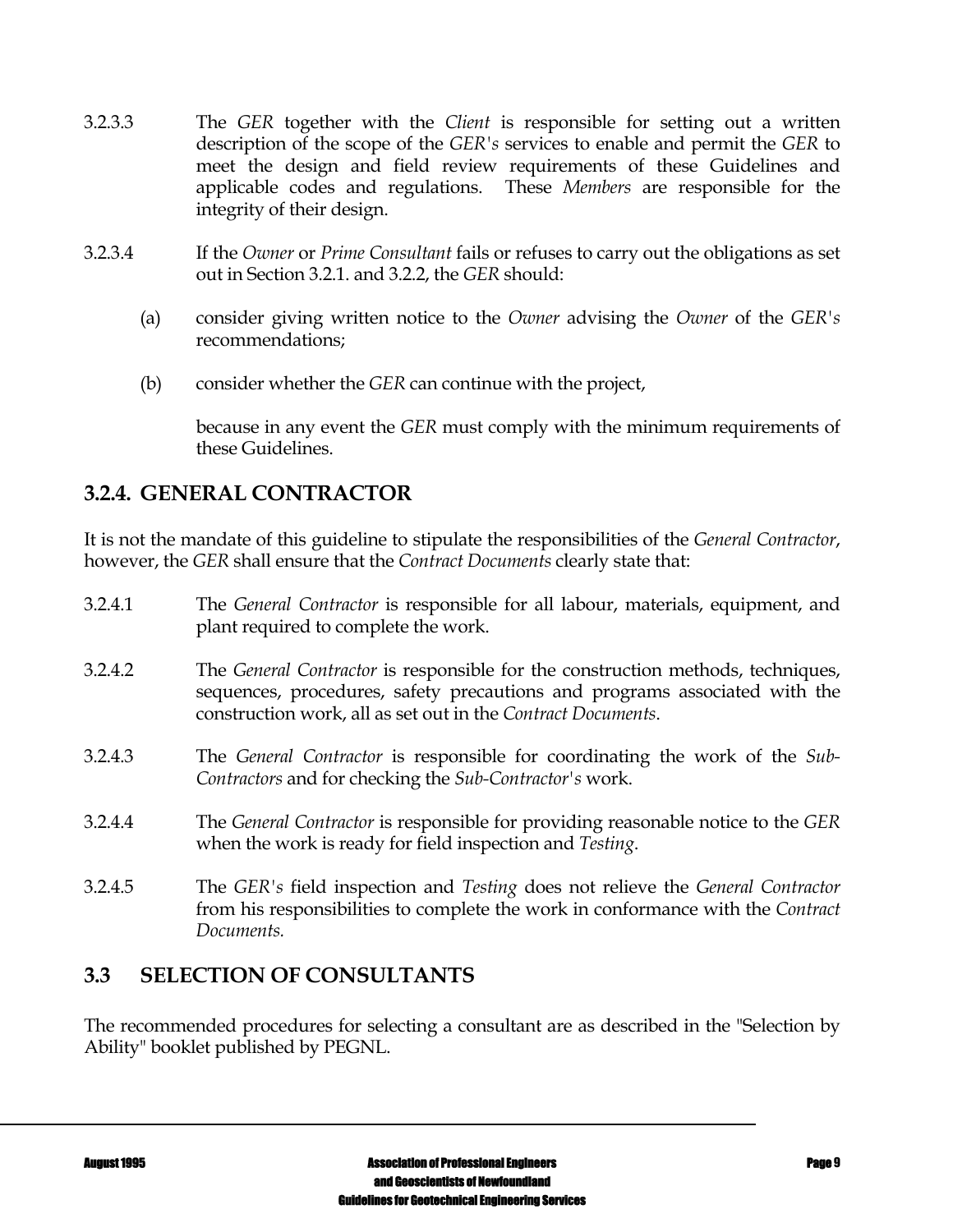# **4.0 GUIDELINES FOR PROFESSIONAL PRACTICE**

The following are guidelines for the services which the *GER* should consider providing as part of good practice. They may assist the *GER* in explaining his services to a *Client*. These guidelines deal in an advisory way with matters of practice and procedure rather than with matters of substantive engineering. The limitations imposed upon the geotechnical consultant by practical considerations in the determination of subsurface conditions should be recognized by the *Owner*, the *Client* and other members of the design team.

# 4.1 **SOLE USE OF DOCUMENTS**

The following clause should appear on all drawings and specifications.

"These design documents are prepared solely for the use of the party with whom the *GER* has entered into a contract. There are no representations of any kind made by the *GER* to any other party".

# **4.2 SCOPE OF SERVICES**

Before commencement of design services, the *GER* shall meet with the *Client* to:

- 4.2.1 Determine the terms of reference and the scope of work of *Basic Services* and *Additional Services*;
- 4.2.2 Reach agreement on fees, payment schedule and professional liability insurance coverage;
- 4.2.3 Reach agreement on a contract.

# **4.3 BASIC GEOTECHNICAL ENGINEERING SERVICES**

The usual stages of the *Basic Services*, as discussed below, are generally organized in an agreement according to the sequential stages of a typical project.

# **4.3.1 PRELIMINARY INVESTIGATION STAGE**

During the conceptual planning of a project, a preliminary geotechnical investigation may be carried out. The *GER* may attend, as required, periodic meetings with the *Client* and design team to obtain the *Client's* instructions regarding project requirements. In the preliminary investigation stage, the *GER* may provide the following:

### **4.3.1.1 Air Photo Interpretation**

Where air photographs are available, the site and surrounding area terrain may be mapped to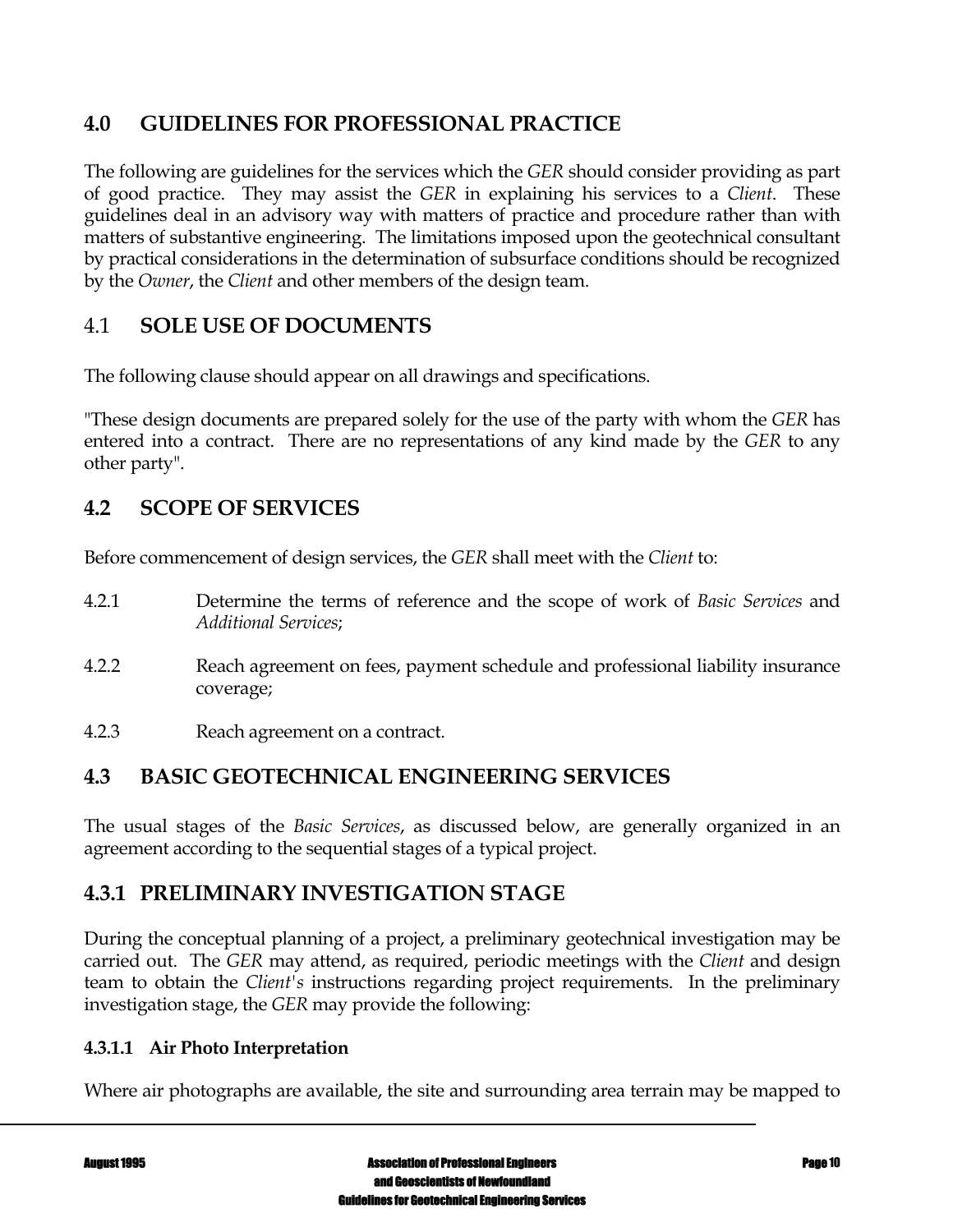indicate some or all of the following:

- a) general drainage patterns
- b) general slopes and ranges of gradient
- c) bedrock outcrops, where present
- d) general surficial soil types
- e) poorly drained or bog areas (peat or muskeg)
- f) erosion features
- g) old or potential slope failure areas;

### **4.3.1.2 Literature Search**

The geology of the area may be reviewed from known data, either to supplement the air photo interpretation, or to replace it where air photos are not available.

All available physiographical data may be searched and previous site investigation data reviewed along with any available well water records;

#### **4.3.1.3 Site Reconnaissance**

Following air photo interpretation and/or literature search, a preliminary site reconnaissance may be made to physically examine land forms, drainage, erosion features, etc. In addition, hand auger holes or rod soundings may be put down, or shallow test pits excavated to confirm the general surficial soil, bedrock and groundwater conditions;

#### **4.3.1.4 Preliminary Investigation Report**

The findings of the work will be presented in the preliminary investigation report. The data should be presented in a form that enables the *Client* to assess the economic effect which the soil, bedrock and groundwater may have on the viability of the project.

# **4.3.2 DETAILED GEOTECHNICAL INVESTIGATION**

Upon completion of the preliminary investigation the *GER* may attend, if required, meetings with the *Client* and design team to review other relevant planning information. The detailed geotechnical investigation shall include;

#### **4.3.2.1 Field Exploration**

The pattern of borehole drilling and/or test pit excavation should be agreed between the *GER* and the *Client* or *Client's* consulting design engineer. The nature of the project to be designed and the known subsurface conditions of the area usually dictate the location, spacing and depth of the test holes.

The drilling of boreholes should be carried out by an experienced drill crew using the type of

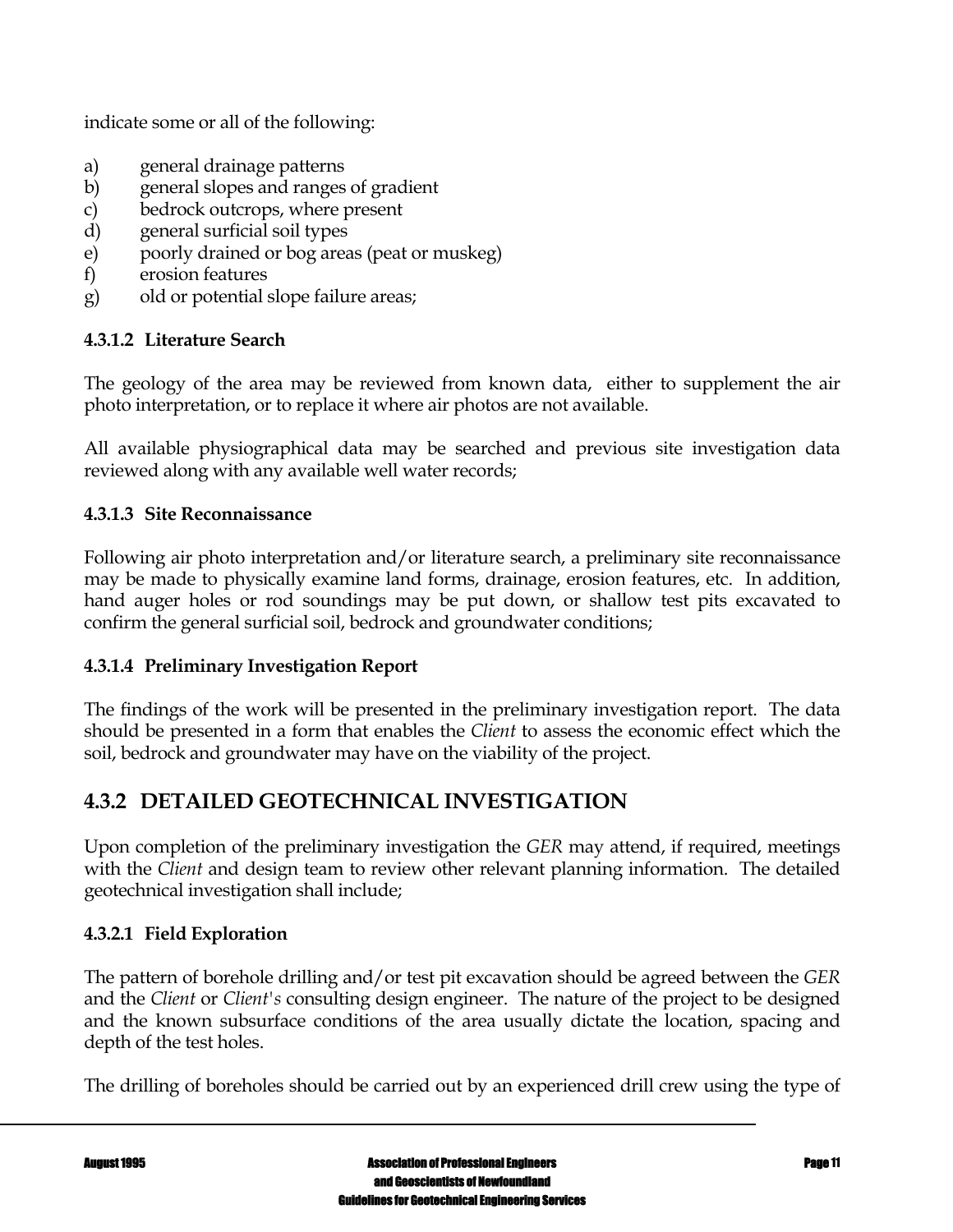equipment best suited for the terrain and anticipated soil conditions. Boreholes may be advanced by wash boring, with or without driven casing, solid stem augers or hollow stem augers. Test pits may be hand or mechanically excavated. In all cases, the method by which the test hole has been made must be clearly stated as part of the field procedure. Such work should be performed under the direction of the *GER*;

## **4.3.2.2 Field Sampling**

Exploration and field sampling work must be carried out in accordance with recognized practice, such as recommended in the Canadian Foundation Engineering Manual and by A.S.T.M.

The frequency and type of sampling may be varied by the requirements of the project, but should be under the control of the *GER*. Normally, standard sampling is carried out at 0.75 m intervals initially, with a spacing often increased to 1.5 m intervals below the 4.5 m or 6 m depth if conditions warrant such increase. Types of samples normally used include split spoons and thin wall Shelby tubes. Other types of samplers which may be required in certain types of soil are piston and Oesterberg samplers and foil samplers.

In test pit excavations, representative bulk samples may be recovered from the different stratigraphic units as necessary;

### **4.3.2.3 Field** *Testing*

Field *Testing* must be carried out in accordance with recognized practice such as recommended in the Canadian Foundation Engineering Manual and by A.S.T.M. or in accordance with special instructions set out by the equipment manufacturers. Types of *Tests* normally done include in-situ vane, standard penetration, dynamic cone penetration, pressure meter and pumping *Tests*. Other *Tests* depending on soil conditions may include static cone penetrometer, flat dilatometer, plate load *Tests*, etc.

Such *Tests* must be utilized correctly and at the appropriate place in order to define the in-situ soils or bedrock parameters;

#### **4.3.2.4 Groundwater Records**

Fluctuations in the elevation of the groundwater occur over a period of time. It is considered good practice that the existing groundwater level should be monitored by piezometers or other methods as a routine part of any investigation. The installation of such equipment should be in accordance with recognized standards and as directed by the qualified *GER*. Such installations usually require additional visits to the site to make field observations until conditions have reached equilibrium.

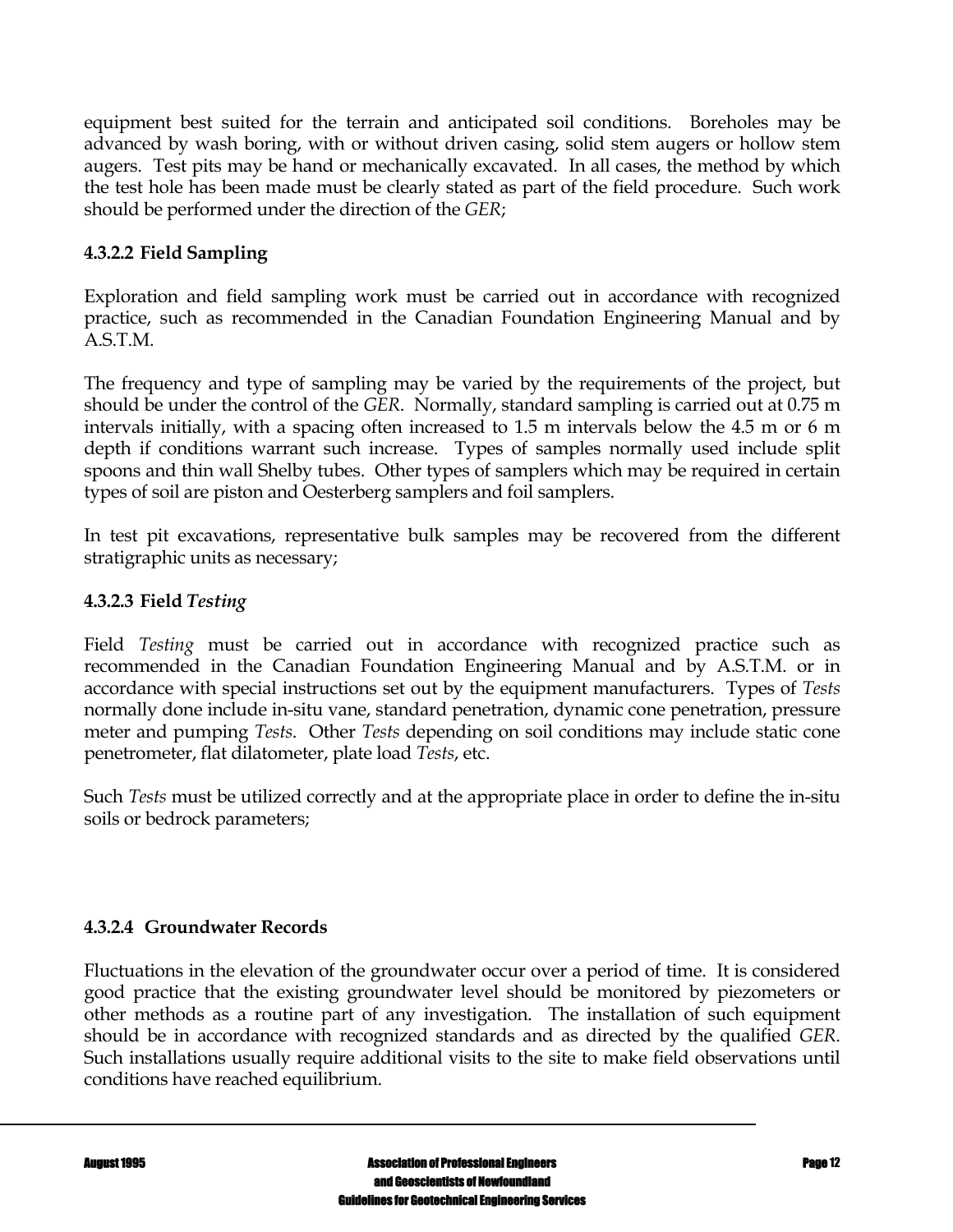It is also essential that all observations of the encountering of seepage water or initial water percolation into test pits be recorded as part of the field records. Further, the rate of inflow and rise of water levels should be recorded at the time of the initial observations in order to assess correctly the apparent influence which the water condition may have on the design project as well as on construction procedures;

#### **4.3.2.5 Laboratory** *Testing* **of samples**

It is normally a requirement that representative samples from the detailed site investigation be tested in the laboratory for the determination of soil properties essential to the preparation of the geotechnical report. It is normally essential that the natural moisture content of samples be determined at the time of the investigation as a routine measure. Subsequent to the completion of the laboratory *Testing* program, the report and recommendations should be made based on the results obtained;

#### **4.3.2.5.1 Classification** *Tests*

Classification *Testing* of samples is frequently carried out to identify soil type. Such classification *Tests* include grain size analysis, Atterberg limits, moisture content determinations and must be carried out in accordance with recognized practice such as recommended by A.S.T.M.;

### **4.3.2.5.2 Strength** *Tests*

Strength and consolidation *Tests* should be carried out on undisturbed samples if conditions warrant such *Testing*. Such *Tests* may be carried out in a variety of ways, depending upon the parameters required and the soil type being examined, but all such *Tests* must be carried out in accordance with recognized practice, such as recommended in Canadian Standards, the National Building Code of Canada, and by A.S.T.M. Laboratory *Testing* will be performed by trained and qualified technicians working under the control of an experienced *GER*.

Only such *Testing* as is required to provide the data for proper analysis of the geotechnical problem should be carried out;

#### **4.3.2.6 Report and Recommendations**

The *Geotechnical Report* should outline the terms of reference of the investigation, should summarize the findings of the field investigation and the supplementary laboratory *Testing* and should then present the conclusions and recommendations based on these findings. When construction proceeds, it is recommended that the *GER* be retained to provide services during construction;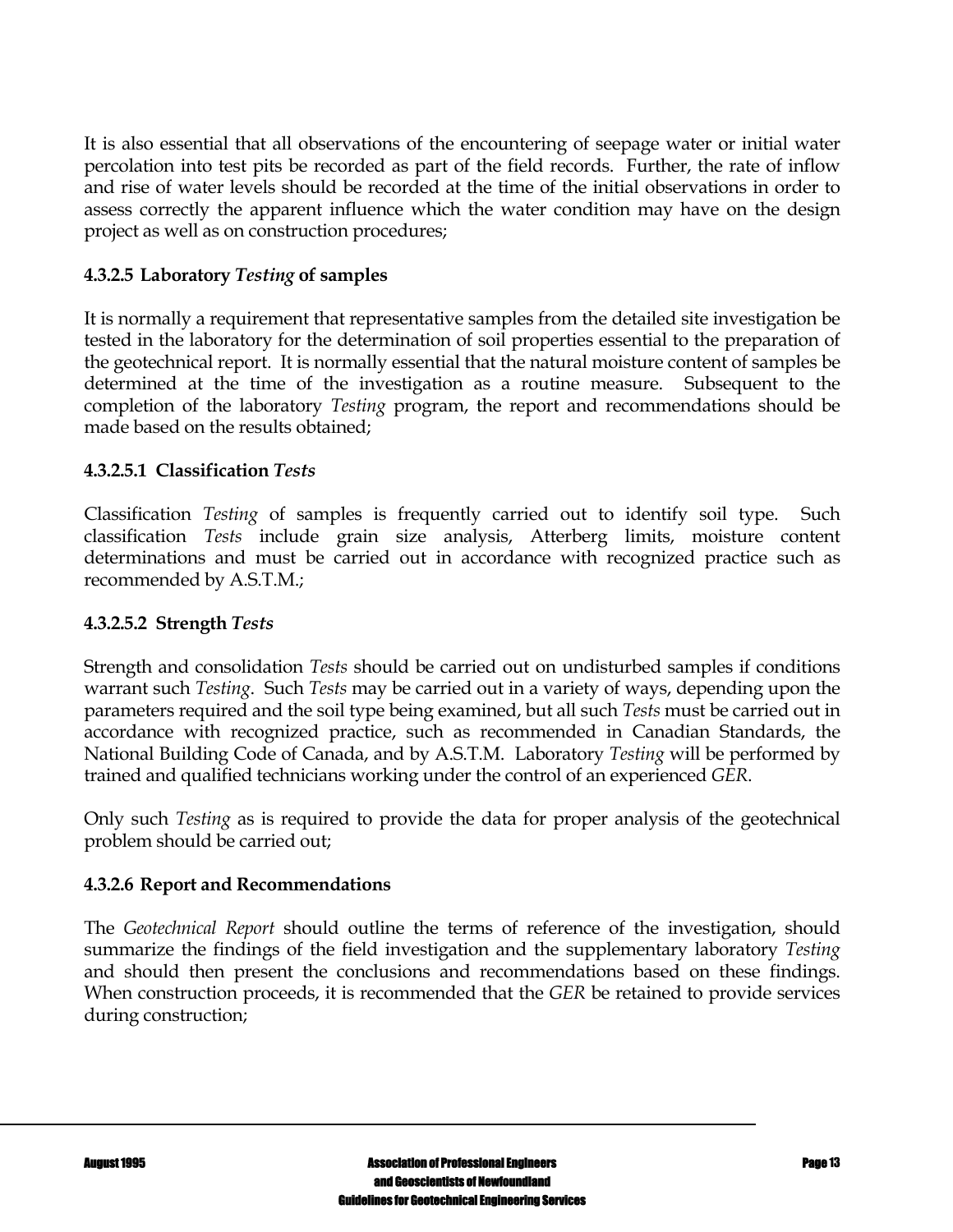#### **4.3.2.6.1 Factual Data**

The factual data comprises the terms of reference, the details of the field investigation procedures, the results of the field investigation, the results of the field *Testing*, records of groundwater observations, laboratory *Test* results, site plan and inferred soil stratigraphy, etc.

This portion of the report should not include any conclusions derived from the factual data;

#### **4.3.2.6.2 Report Recommendations**

The report recommendations and geotechnical conclusions should be presented separately, so that these recommendations may be excluded from the tendering documents if the user so desires.

Such recommendations may cover a variety of activities, such as alternative founding depths/elevations with recommended design bearing values, pile design considerations, estimates of potential settlements, recommended safe slopes of banks or excavation walls, earth pressures for shoring design, dewatering requirements, soil stabilization, etc.

The recommendation should be made with due consideration to the construction proposed by the user, in order to provide the most economic viable alternatives available for consideration. Only in this way can the user obtain the true benefits available from a competently performed geotechnical report.

The report embodying the findings of the *GER* should be a necessary tool for the planner, designer and for those contractors who specialize in dewatering, excavating and foundations. It is thus recommended that the part of the report containing factual information be incorporated in the tendering documents.

### **4.3.3 SERVICES DURING CONSTRUCTION**

Further to the carrying out of a geotechnical investigation and report, various supplementary activities can be provided as part of the *GER's* work during the construction phase. The supplementary services which should be arranged include the following:

#### **4.3.3.1 Foundation Subgrade Inspection**

Site inspection of the foundation bearing material during construction should be carried out under the supervision and control of the *GER* who prepared the original site investigation report.

The geotechnical engineer should be given the opportunity to verify the conditions at the bottom of the excavated site as were anticipated and that no part of the excavation shows soil conditions which are substantially different than those which were anticipated.

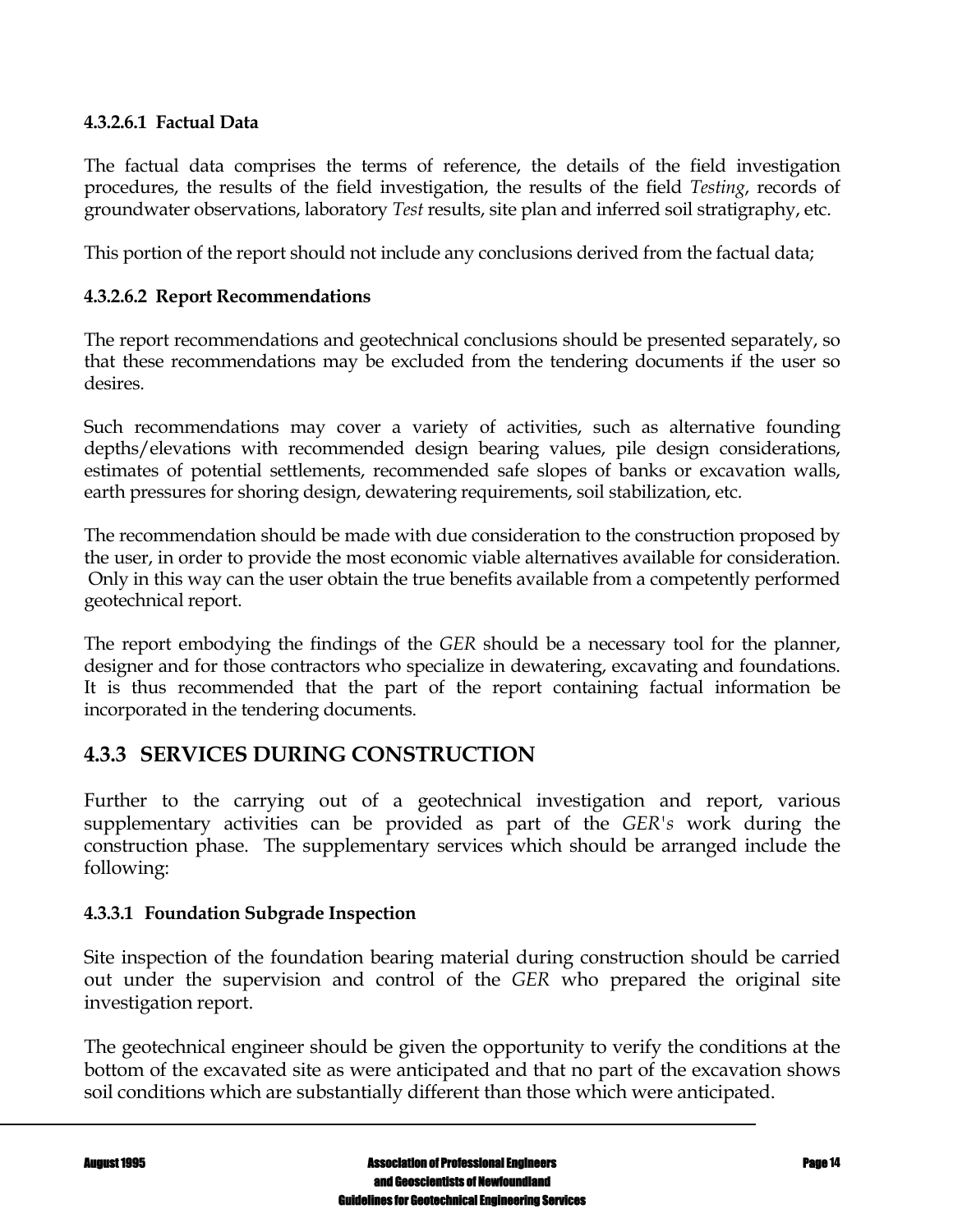It is normally a requirement by the foundation designer or structural engineer that such inspection verify that the specified bearing values have been achieved at the foundation level.

## **4.3.3.2 Pile Driving Inspection**

During the driving of piles for the foundations, it is normally a requirement that an independent inspection be carried out by an inspector or technician under the supervision of the *GER* who carried out the site investigation report to ensure that the piles have been driven to adequate penetration and set, as required for the load design capacity of the pile. The pile driving records should include the final set, the founding elevation of the tip of the pile and the length of the pile in place, as well as the cut-off elevation of the pile. Geotechnical supervision should also be provided in the case of compacted concrete piles, drilled caissons and vibroflotation and dynamic compaction operations to ensure installations, are in accordance with specifications.

### **4.3.3.3 Load** *Test* **Supervision**

It is occasionally necessary that load *tests* of piles or foundations must be carried out as decided by the *GER* and the Structural Engineer of Record. Such load *testing* should be carried out under the supervision of a technician working for the *GER*. The details of the load application and settlement under each increment of load must be recorded as the work proceeds. All such load *tests* should be carried out in accordance with recognized practice such as recommended by A.S.T.M. Details of the *tests* should be presented in graphical form representing the Load/Time/Settlement curves for the pile or footing tested; a report should be submitted providing details of the work and the results obtained.

### **4.3.3.4 Fill Compaction** *Testing*

Where fill placement is a requirement of the contract, inspection and *testing* for approval of soils (site borrow material or granular fills) should be carried out by a qualified experienced soils technician under supervision of the *GER*. Where standards of compaction are a requirement for these fills, the physical *testing* of the fill material should be carried out also by a qualified and experienced soils technician under the supervision of the *GER*. As such *testing* is carried out, a report should be submitted to the user indicating acceptance or rejection of the work as it is performed.

### **4.3.3.5 Pavement Subgrade** *Testing*

Road subgrades should be tested for design recommendations for the eventual pavement design, which should be based upon the nature and condition of the subgrade at the time of construction of the roadway.

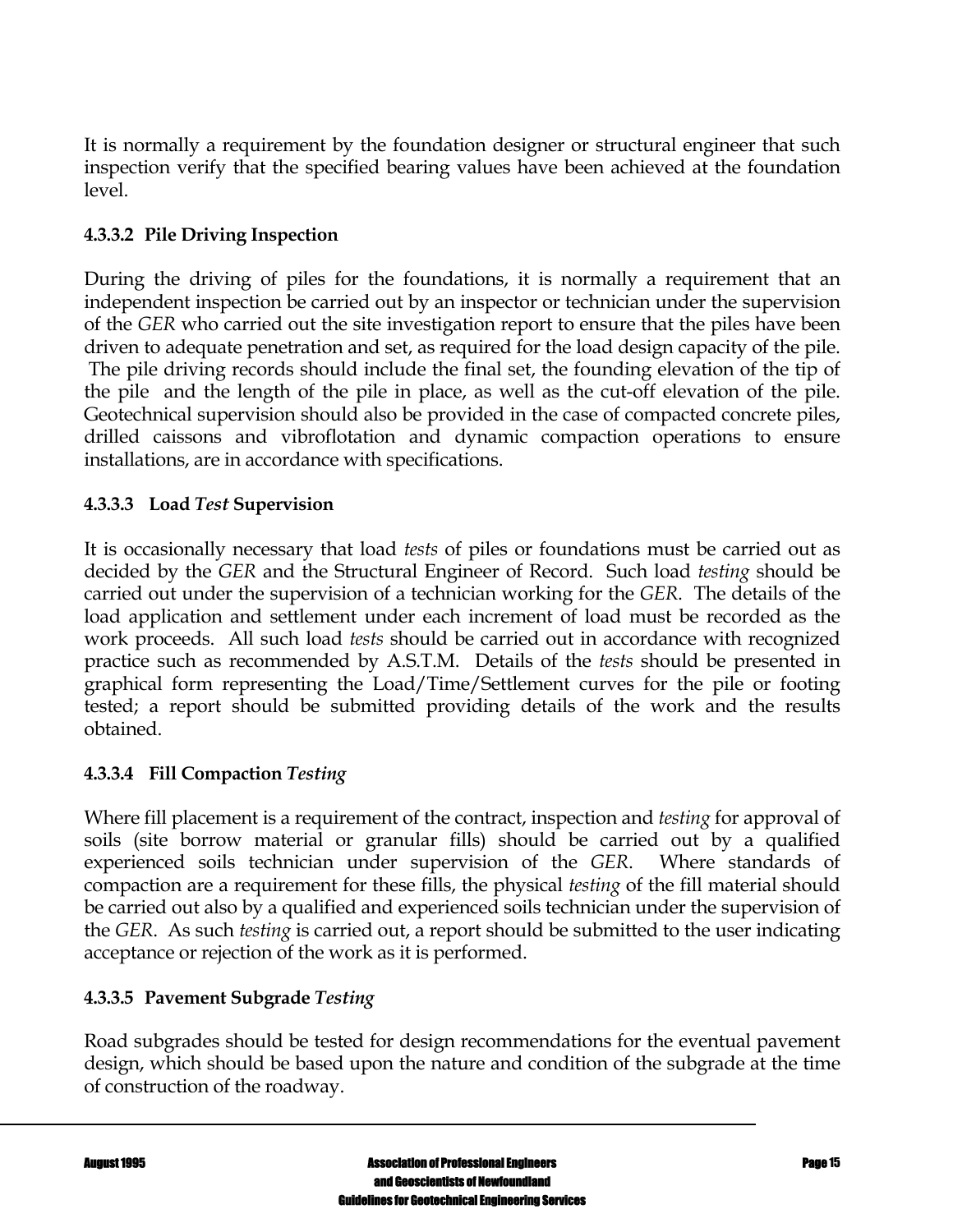Such *tests* may involve laboratory *testing* of samples recovered from the site or may involve in-situ *testing* of the subgrade in its prepared condition.

### **4.3.3.6 Slope Stability Monitoring**

The installation of, and the monitoring of, slope indicators prior to, during and following construction of civil engineering works may be essential to the safety of the facility. Such work should only be carried out by qualified and experienced engineering technicians under the supervision of a *GER*.

### **4.3.3.7 Field Instrumentation-Settlement**

The monitoring of instrumentation established during construction to determine settlement and stress changes is frequently a requirement of the *GER* services. Such work should only be carried out by qualified experienced technicians acting under the supervision of a *GER*.

# **4.4 ADDITIONAL GEOTECHNICAL ENGINEERING SERVICES**

In addition to the *Basic Services*, the *GER* may provide the following *Additional Services* if the *GER* and the *Client* reach appropriate mutual agreements. They are not considered intrinsic parts of the basic geotechnical design services as discussed in Section 4.3, and are not part of the minimum services which the *GER* should provide under these guidelines.

#### Examples of *Additional Services* are:

- 4.4.1 Geotechnical engineering work resulting from changes to the project as originally described and agreed to under the contract between the *GER* and *Client*, such as changes in scope, complexity, diversity or magnitude of the project;
- 4.4.2 Work connected with the preparation of documents for tendering segregated contracts, pre-tendered contracts, phased or fast-track construction;
- 4.4.3 Review of alternative designs or products after completion of the *Contract Documents*;
- 4.4.4 Review of design drawings or Specifications prepared by others to determine suitability;
- 4.4.5 Blast monitoring during excavation and/or seismic risk analysis;
- 4.4.6 Special dynamic analysis beyond that required by codes such as ground-foundation response;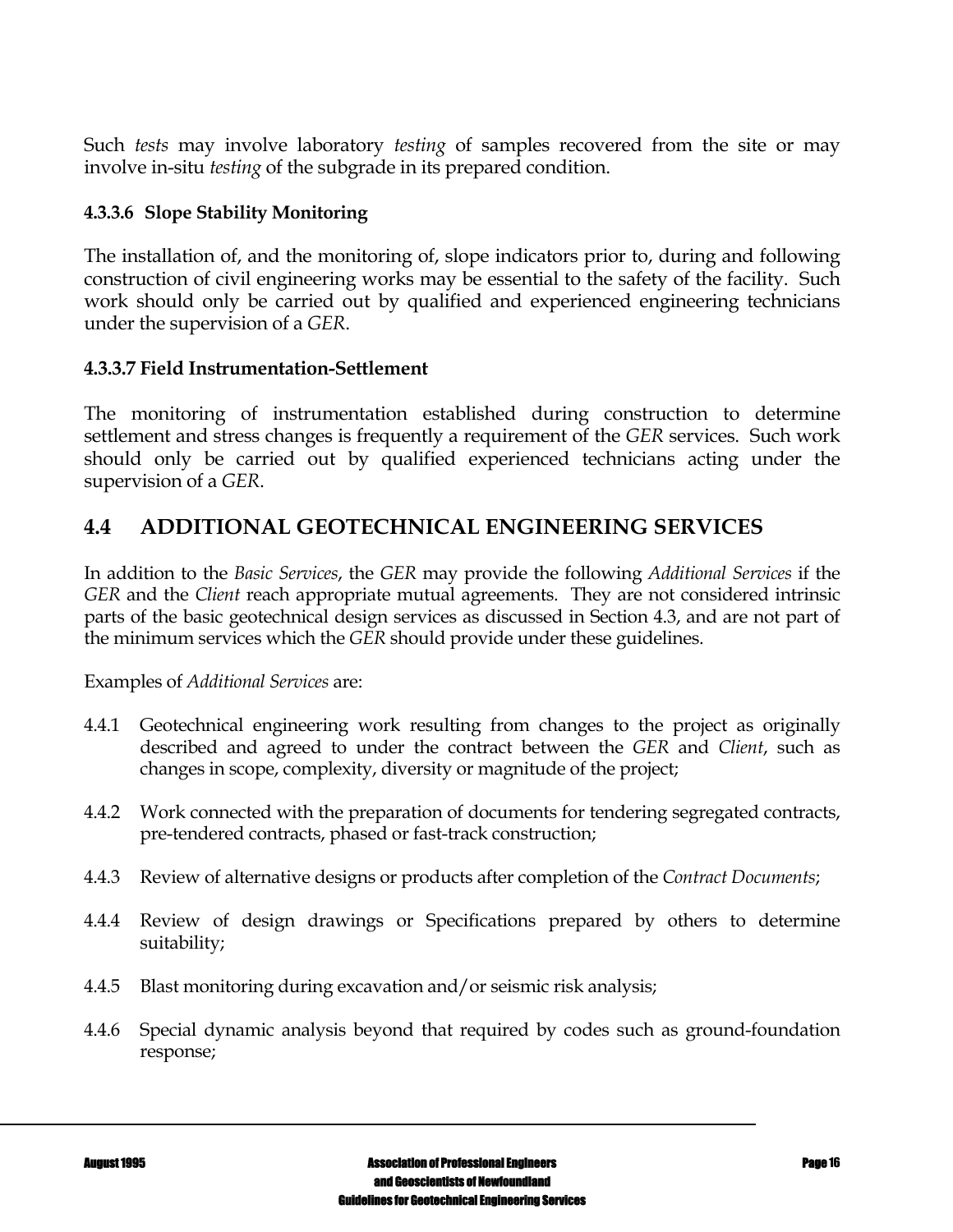- 4.4.7 Special physical soil model analysis such as centrifuge *testing*;
- 4.4.8 Field investigation of existing buildings and structures including surveys of existing construction;
- 4.4.9 Design review or field observations of shoring or bracing for excavations and building or underpinning of adjacent structures;
- 4.4.10 Review of the contractor's methods, procedures and construction equipment with respect to the effect on the project;
- 4.4.11 Work resulting from corrections or revisions required because of errors or omissions in construction by the contractor;
- 4.4.12 Extra work arising from disputes due to problems outside the control of the *GER*;
- 4.4.13 Work due to extended time schedules for design or construction, beyond the control of the *Prime Consultant* or *GER*;
- 4.4.14 Services as an expert witness in connection with any public hearing, arbitration, or court proceedings concerning the project, including attendant preparation for same;
- 4.4.15 Work resulting from damage as the result of fires, man-made disasters, or natural disasters;
- 4.4.16 Overtime work requiring premium pay when authorized;
- 4.4.17 Travelling time outside of normal requirements;
- 4.4.18 Provision of special clauses to be included in the specifications where unusual soil, bedrock or groundwater conditions exist and where special expertise is required;
- 4.4.19 Provision of special sketches for drainage, special foundation measures, safe slopes and shoring requirements;
- 4.4.20 Attendance at special site meetings to review problems of an unforeseen nature that have arisen during foundation or earthworks construction.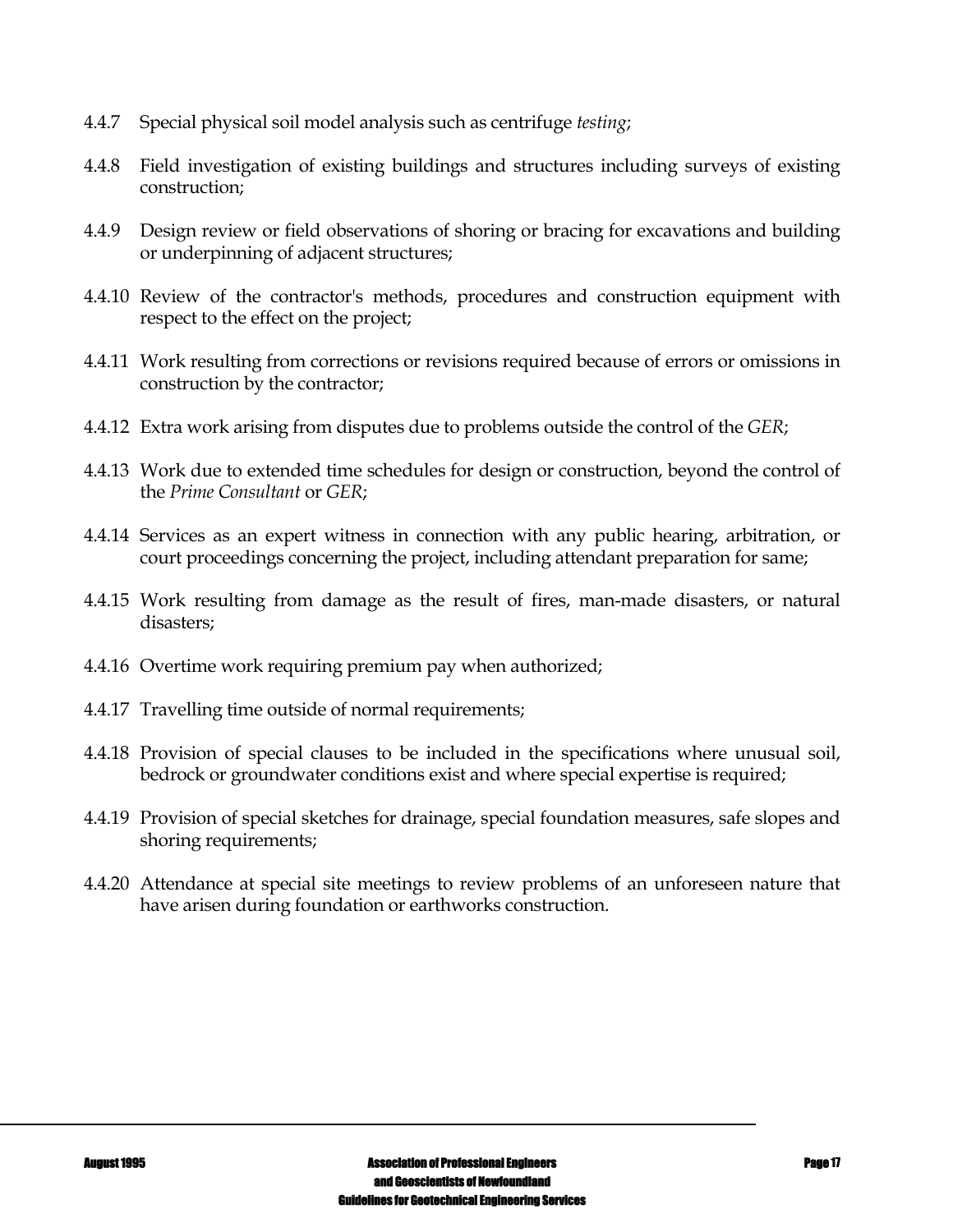# **Common Organizational Charts**

1. Geotechnical Engineer of Record (GER)/Prime Consultant Contract

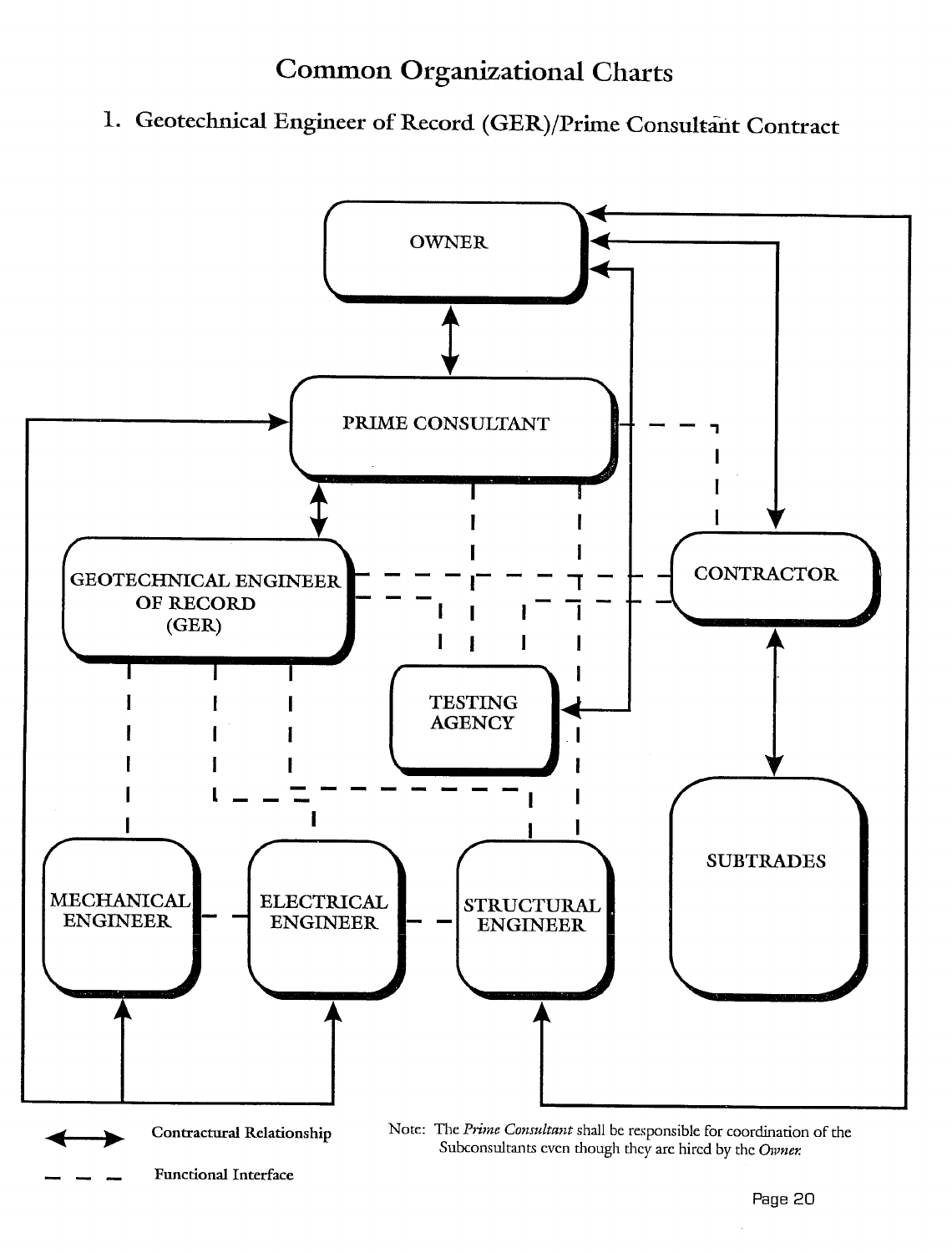# **Common Organizational Charts**

2. Geotechnical Engineer of Record (GER)/Owner Contract



**Functional Interface** 

subconsultants even though they are hired by the Owner.